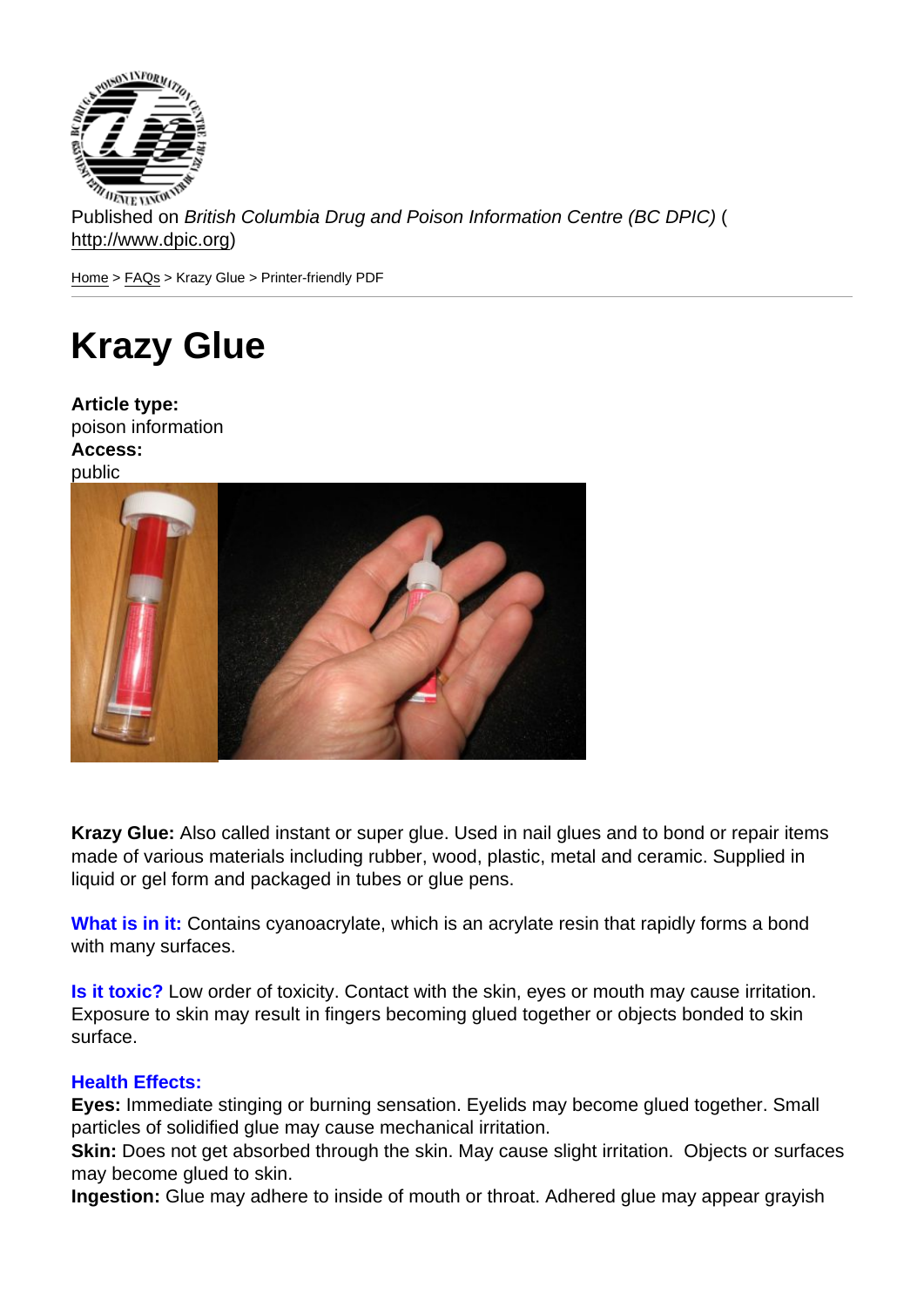white and will eventually come off. Will not cause poisoning if swallowed.

#### **What to do:**

**Eyes:** Rinse eyes with a gentle stream of lukewarm water for 5 minutes by any of the following methods:

- Pour a gentle stream of water from a jug or clean teapot over the eve from the inside corner by the nose, across the eye, flowing out towards the ear.
- Submerge eye in a container (bowl, sink) of lukewarm water. Have patient open and close eye.
- Eye may be irrigated in the shower, if this can be accomplished without delay.
- Young children may be wrapped like a mummy in a towel with arms at side and held over the sink or tub or laid on counter during flushing.

# **Contact the Poison Control Centre if eyelids are glued together or irritation persists after rinsing.**

**Skin:** Wash skin with soap and water and rinse thoroughly. If something is stuck to your skin, try the following:

- Apply nail polish remover (with acetone) to area then wash it off with soap and water.
- Soak the area in warm soapy water for 15 minutes.
- Gently peel or roll the skin apart using the blunt edge of a teaspoon or spatula. Do not pull apart.

**Ingestion:** Rinse out mouth and drink a glass of water or milk. If lips are glued shut apply warm water to area by dabbing with a wet cloth. Encourage maximum wetting from saliva inside the mouth. Gently peel or roll lips apart without pulling. Contact the Poison Control Centre.

## **If symptoms persist after the above first aid measures contact the Poison Control Centre.**

**How can I prevent exposure?** Wear gloves when applying glue to surfaces. Keep out of reach of children and pets.

**Need more information:** Call the Poison Control Centre.

# **© 2010 BC Drug and Poison Information Centre**

**Keywords:** 

cyanoacrylate

## © 2017 BC Drug and Poison Information Centre

All material found on the BC Drug and Poison Information Centre (DPIC) website is provided for informational purposes only. It is *not* meant to replace the expert advice of a healthcare professional such as a physician, pharmacist, nurse or qualified poison specialist. Use of this site is governed and restricted by specific terms of use. Please review the **full terms and conditions** below prior to using the DPIC website. In the event of a poisoning emergency, call your local poison control centre immediately. Portions of this web site are intended for healthcare professionals. Interpretation and application of information may require more detailed explanation than contained herein, particularly regarding any clinical information that